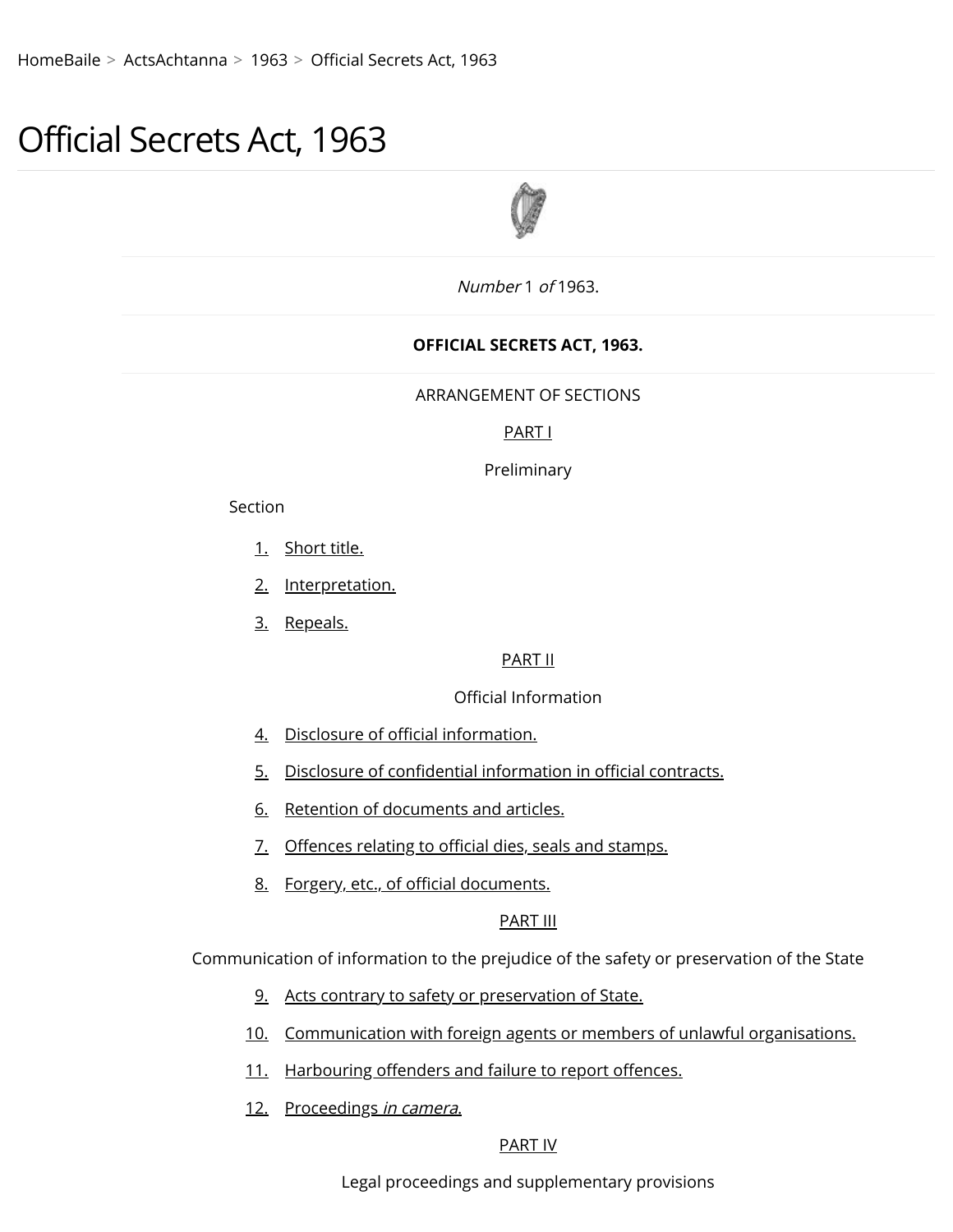- [13.](http://www.irishstatutebook.ie/1963/en/act/pub/0001/print.html#sec13) [Offences.](http://www.irishstatutebook.ie/1963/en/act/pub/0001/print.html#sec13)
- [14.](http://www.irishstatutebook.ie/1963/en/act/pub/0001/print.html#sec14) [Restriction on prosecution.](http://www.irishstatutebook.ie/1963/en/act/pub/0001/print.html#sec14)
- [15.](http://www.irishstatutebook.ie/1963/en/act/pub/0001/print.html#sec15) [Arrest without warrant.](http://www.irishstatutebook.ie/1963/en/act/pub/0001/print.html#sec15)
- [16.](http://www.irishstatutebook.ie/1963/en/act/pub/0001/print.html#sec16) [Search warrants.](http://www.irishstatutebook.ie/1963/en/act/pub/0001/print.html#sec16)
- [17.](http://www.irishstatutebook.ie/1963/en/act/pub/0001/print.html#sec17) [Obtaining information as to suspect offences.](http://www.irishstatutebook.ie/1963/en/act/pub/0001/print.html#sec17)
- [18.](http://www.irishstatutebook.ie/1963/en/act/pub/0001/print.html#sec18) [Power to require the production of telegrams.](http://www.irishstatutebook.ie/1963/en/act/pub/0001/print.html#sec18)

| Wireless Telegraphy Act, 1926        | 1926, No. 45 |
|--------------------------------------|--------------|
| Telegraph Act, 1869                  | 1869, c. 73  |
| <u> Police (Property) Act, 1897</u>  | 1897, c. 30  |
| Offences Against the State Act, 1939 | 1939, No. 13 |
| Official Secrets Acts, 1920          | 1920, c. 75  |
| Official Secrets Acts, 1911          | 1911, c. 28  |
|                                      |              |



Acts Referred to

Number 1 of 1963.

# **OFFICIAL SECRETS ACT, 1963.**

AN ACT TO PROVIDE FOR THE SAFEGUARDING OF OFFICIAL INFORMATION. [5th February, 1963.]

BE IT ENACTED BY THE OIREACHTAS AS FOLLOWS:—

PART I

Preliminary

Short title. **1.**—This Act may be cited as the Official Secrets Act, 1963.

Interpretation. **2.**—(1) In this Act—

"document" includes part of a document;

"Minister" means a member of the Government;

"model" includes design, pattern or specimen;

"official document" includes a passport, official pass, permit, document of identity, certificate, licence or other similar document, whether or not completed or issued for use, and also includes an endorsement thereon or addition thereto;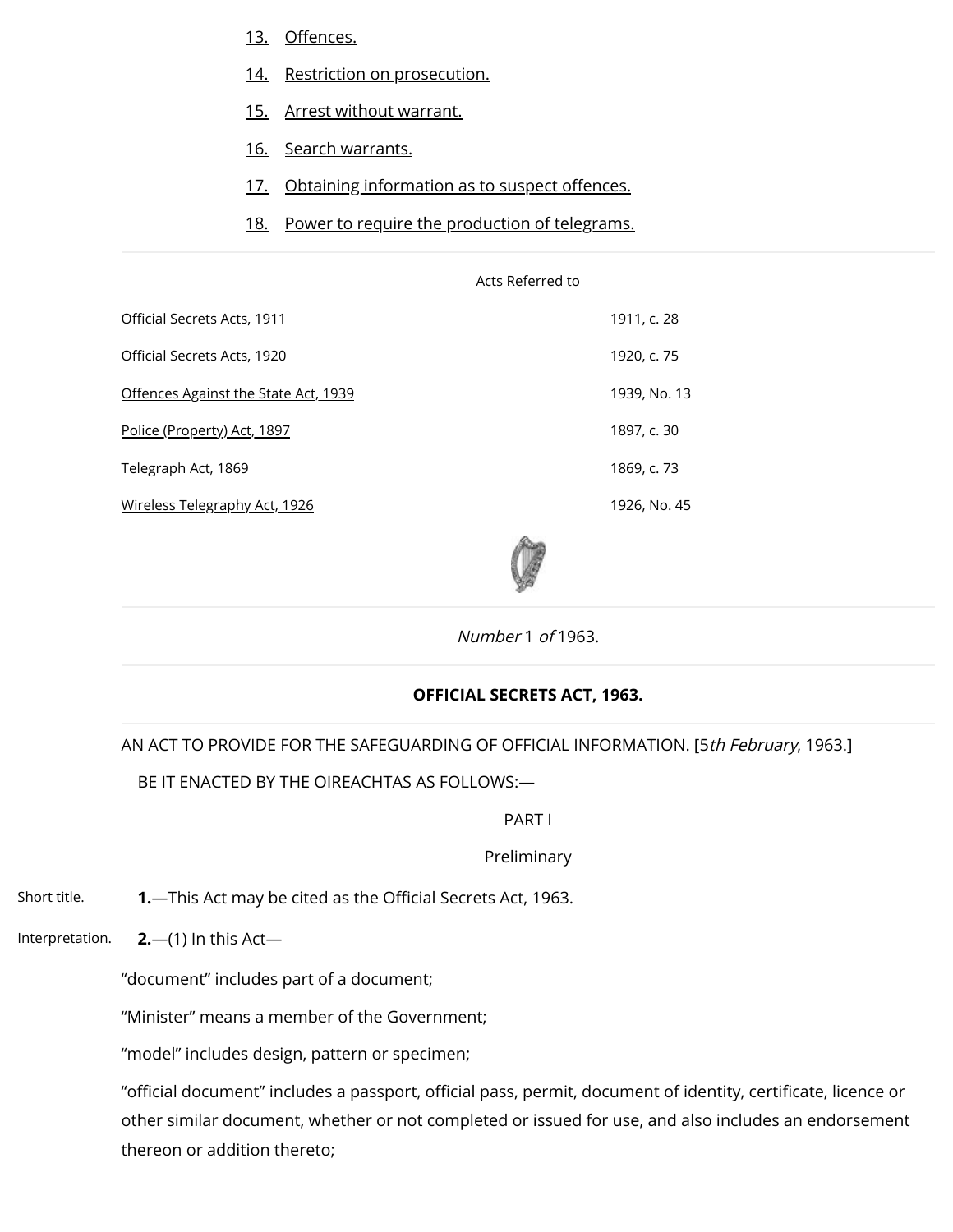"official information" means any secret official code word or password, and any sketch, plan, model, article, note, document or information which is secret or confidential or is expressed to be either and which is or has been in the possession, custody or control of a holder of a public office, or to which he has or had access, by virtue of his office, and includes information recorded by film or magnetic tape or by any other recording medium;

"public office" means an office or employment which is wholly remunerated out of the Central Fund or out of moneys provided by the Oireachtas, or an appointment to, or employment under, any commission, committee or tribunal set up by the Government or a Minister for the purposes of any inquiry, but does not include membership of either House of the Oireachtas.

"sketch" includes a photograph or other mode of representing any place or thing;

"State authority" means the Attorney General, the Comptroller and Auditor General, the Revenue Commissioners, the Commissioners of Public Works in Ireland or the Irish Land Commission.

(2) In this Act—

expressions referring to communicating or receiving include any communicating or receiving, whether in whole or in part and whether the sketch, plan, model, article, note, document or information itself or the substance, effect or description thereof only be communicated or received;

expressions referring to obtaining or retaining any sketch, plan, model, article, note or document include the copying or causing to be copied of the whole or any part of any sketch, plan, model, article, note or document; and

expressions referring to the communication of any sketch, plan, model, article, note or document include the transfer or transmission thereof.

(3) A certificate given by a Minister under his seal that any official code word or password or any sketch, plan, model, article, note, document or information specified or indicated in the certificate is secret or confidential shall be conclusive evidence of the fact so certified.

Repeals. **3.**—The Official Secrets Acts, 1911 and 1920, are hereby repealed.

## PART II

# Official Information

Disclosure of official information. **4.**—(1) A person shall not communicate any official information to any other person unless he is duly authorised to do so or does so in the course of and in accordance with his duties as the holder of a public office or when it is his duty in the interest of the State to communicate it.

> (2) A person to whom subsection (1) applies shall take reasonable care to avoid any unlawful communication of such information.

(3) A person shall not obtain official information where he is aware or has reasonable grounds for believing that the communication of such information to him would be a contravention of subsection (1).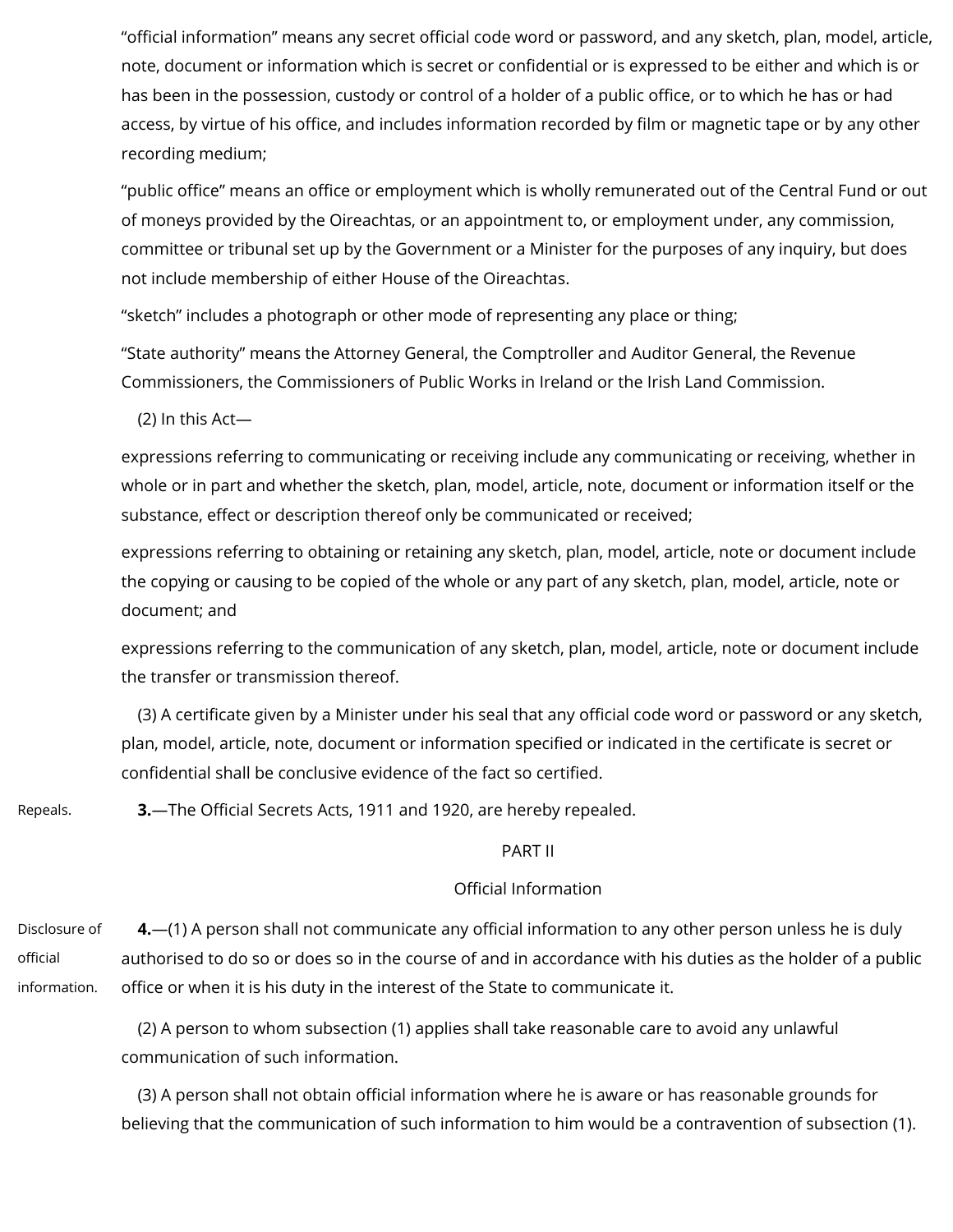(4) In this section "duly authorised" means authorised by a Minister or State authority or by some person authorised in that behalf by a Minister or State authority.

Disclosure of **5.**—(1) A person who is or has been—

confidential

information in

official

contracts.

(a) a party to a contract with a Minister or State authority or with any person on behalf of a Minister or State authority, or

(b) employed by such party,

**7.**—(1) A person shall not—

shall not communicate to any third party any information relating to the contract and expressed therein to be confidential.

(2) A person to whom subsection (1) applies shall take reasonable care to avoid any unlawful communication of such information.

(3) It shall be a good defence to a prosecution for a contravention of this section to prove that the communication was authorised in writing by the Minister or State authority or by the party contracting on behalf of the Minister or State authority.

Retention of documents and information when he has no right to retain it or when not required by his duty as the holder of a public articles. **6.**—(1) A person shall not retain any official document or anything which constitutes or contains official office to retain it.

> (2) A person shall comply with all directions issued by a Minister or the Secretary of a Department or any person authorised by a Minister under seal as to the return or disposal of any official document or anything which constitutes or contains official information and which is in his possession or under his control and is specified or indicated in such directions.

> (3) The Taoiseach may give directions as to the return or disposal of any original documents specified or indicated in such directions which constitute or contain official information and which are in the possession or under the control of any person who formerly held office as a Minister or Parliamentary Secretary and any such person shall comply with all such directions.

> (4) Subsections (1) and (2) shall not apply to a person who formerly held an office to which subsection (3) applies.

**Offences** relating to official dies, seals and stamps.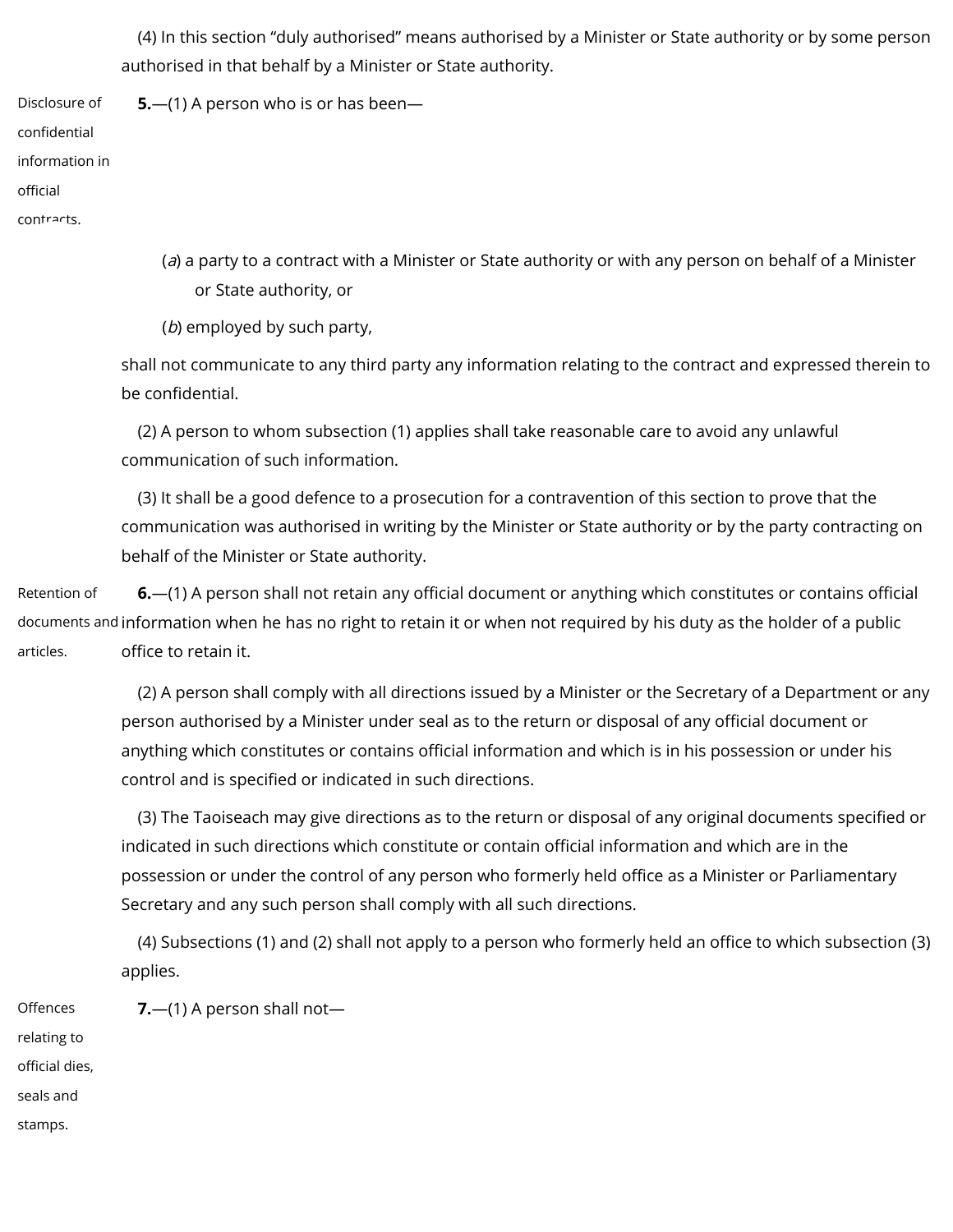- (a) use or have in his possession or under his control, without lawful authority or excuse, any official die, seal or stamp or any die, seal or stamp so nearly resembling it as to be calculated to deceive, or
- (b) counterfeit any official die, seal or stamp, or
- (c) use or have in his possession or under his control, without lawful authority or excuse, any such counterfeit die, seal or stamp, or
- (d) manufacture or sell or have in his possession for sale, without lawful authority or excuse, any official die, seal or stamp.

(2) In this section "official die, seal or stamp" means a die, seal or stamp of or belonging to, or used, made or provided by a Minister or State authority or any diplomatic or consular agent or other authority appointed by or acting under the authority of the Government.

Forgery, etc., of **8.**—A person shall not—

official

documents.

- (a) forge or, without lawful authority or excuse, alter or tamper with any official document, or
- (b) use or have in his possession or under his control, without lawful authority or excuse, any forged, altered or irregular official document.

# PART III

Communication of information to the prejudice of the safety or preservation of the State

Acts contrary to **9.**—(1) A person shall not, in any manner prejudicial to the safety or preservation of the State—

safety or

preservation of

State.

- (a) obtain, record, communicate to any other person or publish, or
- (b) have in his possession or under his control any document containing, or other record whatsoever of,

information relating to—

- (i) the number, description, armament, equipment, disposition, movement or condition of any of the Defence Forces or of any of the vessels or aircraft belonging to the State,
- (ii) any operations or projected operations of any of the Defence Forces or of the Garda Síochána or of any of the vessels or aircraft belonging to the State,
- (iii) any measures for the defence or fortification of any place on behalf of the State,
- (iv) munitions of war, or
- (v) any other matter whatsoever information as to which would or might be prejudicial to the safety or preservation of the State.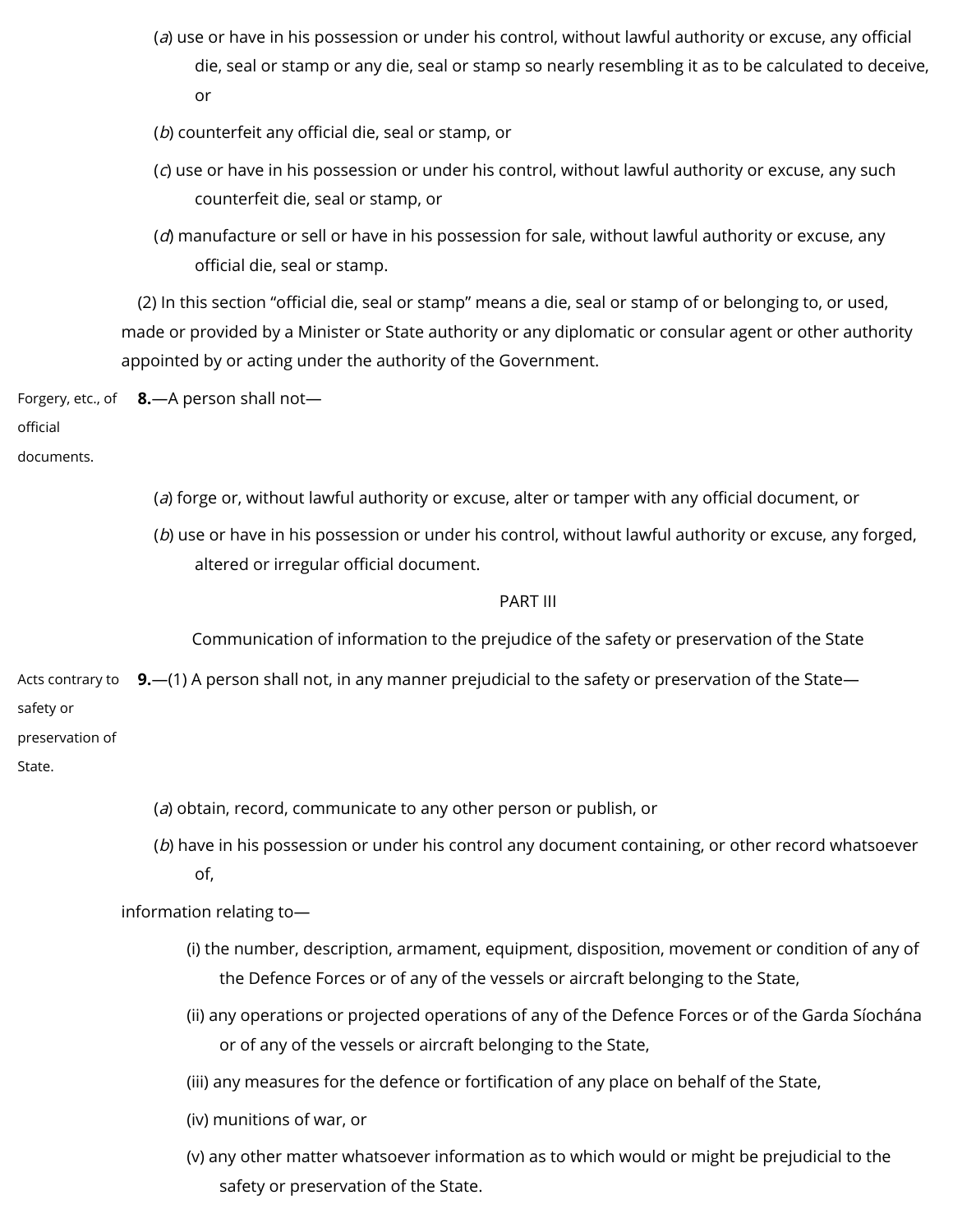(2) Where a person is charged with a contravention of this section it shall be a good defence to prove that the act in respect of which he is charged was authorised by a Minister or by some person authorised in that behalf by a Minister or was done in the course of and in accordance with his duties as the holder of a public office.

Communication **10.**—(1) Where a person is charged with a contravention of section 9, the fact that he has (whether with foreign agents or members of the state of the state of the state of the state of the state of the state of the state of the state of the state of the state of the state of the state of the state of the state of the state of the state of the within or outside the State) been in communication with or attempted to communicate with a foreign agent or with a member of an unlawful organisation shall be evidence that the act in respect of which he is

charged has been done in a manner prejudicial to the safety or preservation of the State.

#### organisations.

(2) A person shall, unless he proves the contrary, be deemed to have been in communication with a foreign agent or a member of an unlawful organisation if he has (whether within or outside the State) visited the address of a foreign agent or a member of an unlawful organisation or consorted or associated with such agent or member, or if (whether within or outside the State) the name or address of or any other information regarding a foreign agent or a member of an unlawful organisation has been found in his possession or has been supplied by him to any other person or has been obtained by him from any other person.

(3) Any address (whether within or outside the State) reasonably suspected of being an address used for the receipt of communications intended for a foreign agent or a member of an unlawful organisation, or any address at which such a person resides, or to which he resorts for the purpose of giving or receiving communications, or at which he carries on any business, shall be deemed to be the address of a foreign agent or a member of an unlawful organisation and communications addressed to that address to be communications with a foreign agent or a member of an unlawful organisation.

(4) In this section—

"foreign agent" includes any person who is or has been or is reasonably suspected of being or having been employed by a foreign power either directly or indirectly for the purpose of committing an act (whether within or outside the State) prejudicial to the safety or preservation of the State, or who has or is reasonably suspected of having (whether within or outside the State) committed or attempted to commit any such act;

"member of an unlawful organisation" means any person who is or has been or is reasonably suspected of being or having been a member of an unlawful organisation within the meaning and for the purpose of the [Offences Against the State Act, 1939](http://www.irishstatutebook.ie/1939/en/act/pub/0013/index.html) .

**Harbouring** offenders and for supposing to have contravened or to be about to contravene section 9.failure to report offences. **11.**—(1) A person shall not knowingly harbour any person whom he knows or has reasonable grounds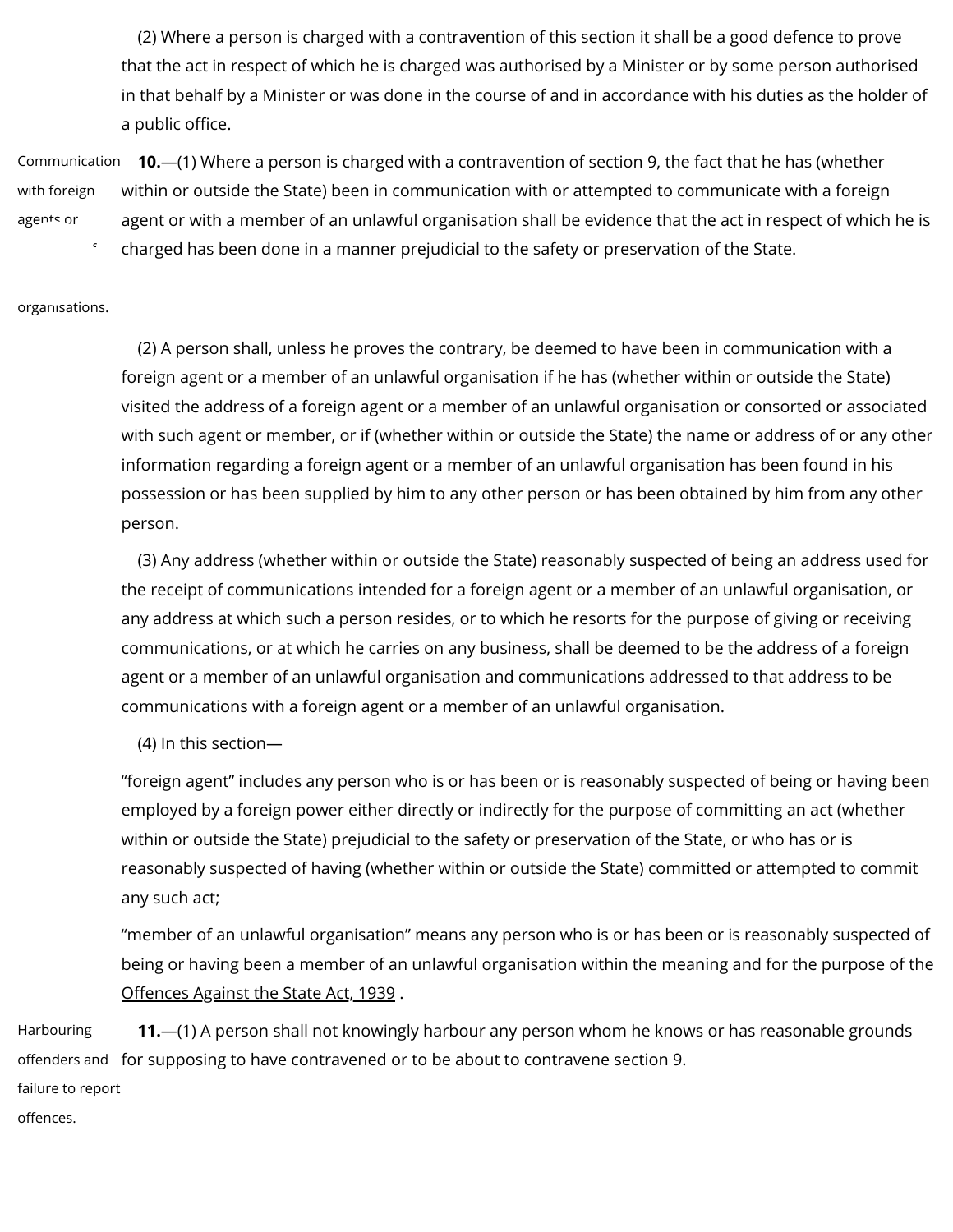(2) A person who becomes aware that there has been or is about to be a contravention of section 9 shall forthwith disclose to a member of the Garda Síochána or of the Defence Forces any information in relation thereto which it is in his power to give.

Proceedings in camera. **12.**—If in the course of proceedings, including proceedings on appeal, for an offence under section 9 or for an offence under Part II committed in a manner prejudicial to the safety or preservation of the State, application is made by the prosecution, on the ground that the publication of any evidence or statement to be given or made during any part of the hearing would be prejudicial to the safety or preservation of the State, that that part of the hearing should be *in camera*, the court shall make an order to that effect, but the verdict and sentence (if any) shall be announced in public.

#### PART IV

Legal proceedings and supplementary provisions

Offences. **13.**—(1) A person who contravenes or attempts to contravene any provision of this Act shall, without prejudice to any other enactment, be guilty of an offence under this Act.

> (2) A person shall be triable summarily for any offence under this Act and on conviction shall be liable to a fine not exceeding one hundred pounds or to imprisonment for a term not exceeding six months or to both.

> (3) A person shall be triable on indictment for any offence under section 9 or for any offence under Part II committed in a manner prejudicial to the safety or preservation of the State, and on conviction shall be liable to imprisonment for a term not exceeding two years or to penal servitude for a term not exceeding seven years.

Restriction on prosecution. **14.**—(1) Proceedings for any offence under this Act shall not be instituted except by or with the consent of the Attorney General.

> (2) Before such consent is obtained a person charged with an offence under section 9 may be arrested, or a warrant for his arrest may be issued and executed, and he may be remanded in custody or on bail, but not in any case to a date later than eight days after he has been first remanded, and no further proceedings shall be taken until such consent is obtained.

Arrest without warrant. **15.**—A person who is found contravening section 9 or who is reasonably suspected of having, or having attempted to, or being about to, contravene that section may be apprehended and detained in the same manner as a person who is found committing a felony.

Search warrants. **16.**—(1) On his being satisfied that reasonable grounds exist for suspecting that there has been or is about to be a contravention of section 9 a justice of the District Court may issue a warrant to any member of the Garda Síochána to search any premises, place, vessel or aircraft.

> (2) Where an officer of the Garda Síochána not below the rank of chief superintendent has reasonable grounds for believing that in the interest of the State immediate action is necessary, he may issue a search warrant having the same effect as a search warrant issued by a justice of the District Court.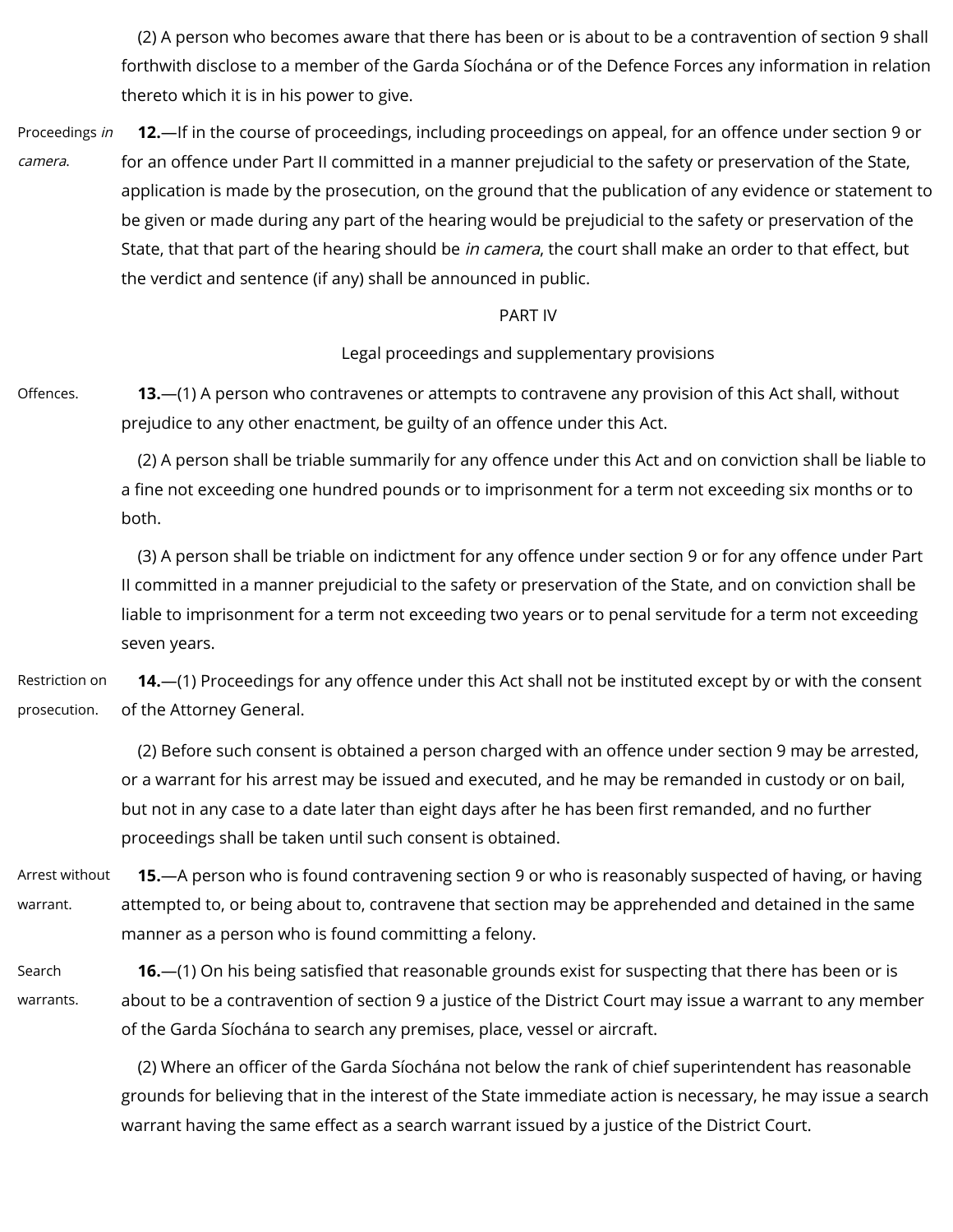(3) A search warrant issued under this section shall be expressed and shall operate to authorise a member of the Garda Síochána (not below the rank of inspector) named in the warrant together with any other persons named in the warrant and any other members of the Garda Síochána to enter, within one week from the date of the warrant and if necessary by force, any premises, place, vessel or aircraft named in the warrant and search the same and every person found therein and seize any document or thing found therein or on such person which such member reasonably believes to be evidence of or to relate, directly or indirectly, to a contravention or intended contravention of section 9.

(4) A member of the Garda Síochána acting under the authority of a search warrant issued under this section may—

- (a) demand the name and address of any person found in the premises, place, vessel or aircraft named in the warrant, and
- (b) arrest without warrant any such person who refuses to give his name and address, or gives a false name or a false address.

(5) Any document seized under this section may be removed and retained for so long as the Minister for Justice thinks proper, and any other thing so seized may be removed and retained for a period of one month from the date of its seizure or, if proceedings are commenced within such period for an offence under this Act, until the conclusion of the proceedings, and thereafter the provisions of the Police [\(Property\) Act, 1897 , shall apply to the thing so seized in the same manner as that Act applies to p](http://www.irishstatutebook.ie/1897/en/act/pub/0030/index.html)roperty which has come into the possession of the Garda Síochána in the circumstances mentioned in that Act.

(6) Every person who obstructs a member of the Garda Síochána or other person acting under the authority of a search warrant issued under this section shall be guilty of an offence.

**Obtaining** information as reasonable grounds for suspecting that an offence under section 9 has been committed and for believing to suspected offences. **17.**—(1) Where an officer of the Garda Síochána not below the rank of chief superintendent has that any person is able to furnish information as to the offence or suspected offence, he may apply to the Minister for Justice for permission to exercise the powers conferred by this subsection and, if such permission is granted, he may authorise a member of the Garda Síochána not below the rank of inspector to require the person believed to be able to furnish information to give any information in his power relating to the offence or suspected offence and if a person required in pursuance of such an authorisation to give information fails to comply with the requirement or knowingly gives false information he shall be guilty of an offence.

> (2) Where any such officer has reasonable grounds for believing that in the interest of the State immediate action is necessary, he may exercise the powers conferred by subsection (1) without applying for or being granted the permission of the Minister for Justice, but if he does so shall forthwith report the circumstances to the Minister.